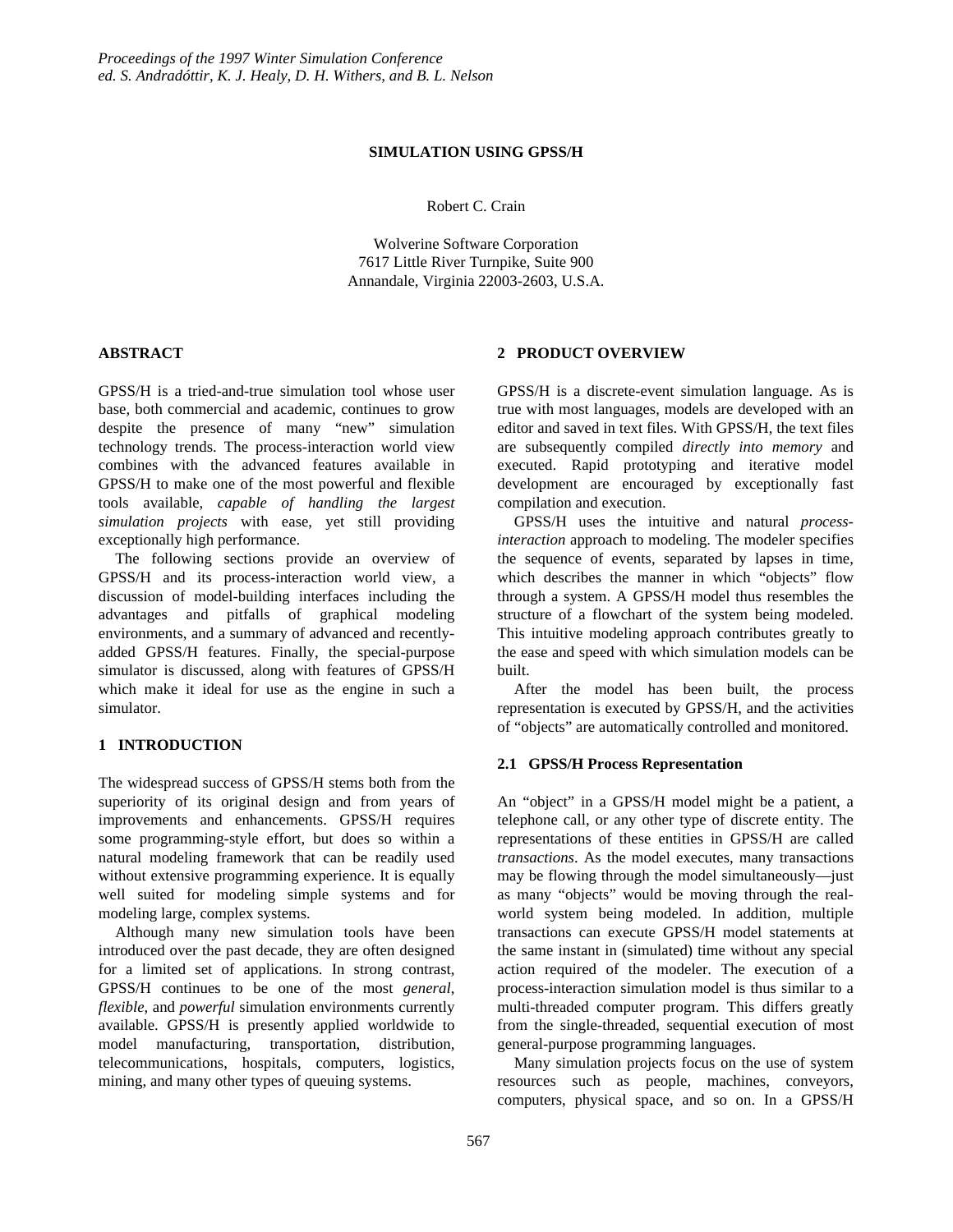simulation model, transactions ("objects") compete for the use of these system resources; as transactions flow through the process representation, they automatically queue up when unable to gain control of a necessary resource. The modeler does not need to specify the transaction's waiting time or its queuing behavior. Hence, the passage of time in a GPSS/H model can be represented *implicitly*, as in the case of a part waiting for a machine to be free, or *explicitly*, as in the case of a part being processed by a machine.

Like most real-world systems, a GPSS/H model may consist of multiple processes operating simultaneously. Furthermore, each process may in some way affect the other processes in the system. For example, two parallel manufacturing processes may converge to a single inspection point where they are competing for a single resource—the inspector. GPSS/H provides the capability for multiple parallel processes to interact with each other automatically. Transactions ("objects") may be sent between processes; they may control or share common resources; or they may influence the (global) operation of all processes.

## **3 GRAPHICAL MODELING — GOOD AND BAD**

Often, the power and ease-of-use of a simulation environment are confused with the model-building interface provided by the tool. That interface may be comprised of menus and data forms, or—as with GPSS/H—it may consist of text entry, or it may be a combination of the two.

One current approach in simulation is to try to build models visually. Icons are placed on the computer screen to represent system components, and then the operating characteristics of each component are specified by moving through a series of menus and data forms. One inherent advantage of this approach is that even novices can build simple models quickly—*although not necessarily accurately*.

Building models of complicated systems, however, requires more than simply placing icons on the screen. To model many processes, a limited programming environment must be provided. For example, a part routing based on a time-dependent math equation cannot be represented visually. As a result, models of complex (real world) systems built using the visual approach often require the modeler to create substantial amounts of programming code in addition to the visual representation.

### **3.1 Developing and Editing Models**

Graphical modeling tools can force their users to make the model fit within a rigid framework bounded by the available menus and forms. The advantage of such a rigid framework is that it tends to steer even a beginning modeler through the model-building process. The disadvantage is that the framework may not be versatile enough to *accurately* model complicated systems. For an excellent discussion of this point, see Banks and Gibson (1997).

Additionally, large visual models can become very cumbersome to view, edit, and document. Large models can be comprised of many "screens" of icons, many of them with associated program code reachable only by going through multiple levels of menus. Editing—or even just browsing—these models forces the user to navigate through a labyrinth of icons, menus, clickbuttons, data fields, and code segments.

#### **3.2 What Defines an Easy-to-Use Simulation Tool?**

A tool's ease-of-use cannot be evaluated meaningfully based on the presence or absence of a single characteristic. Whether a tool is "easy-to-use" is determined by the *combination* of general characteristics and specific features that are frequently used in model development. Simulation software should be selected based on how well it is suited to the detail and complexity of the specific type of model to be developed.

The ease-of-use associated with a simulation tool can mean—among other things—that it is easy to learn, easy to use repetitively, easy to use when modifying models, easy to use when building simple models, or easy to use when building large, complex models. Tools that are claimed to be "easy-to-use" often fall short when modeling complex, real-world systems.

Graphical model building, often touted as a breakthrough in ease-of-use, springs from attempts to apply to simulation recent trends in the design of computer interfaces used primarily for word-processing, spreadsheets, database access, and the like. Although a graphical user interface is well suited for many kinds of tasks, it is not always practical for developing simulation models—especially in circumstances where programming is necessary to define the operations of complex processes.

There is a point at which a graphical environment can present its user with more barriers than advantages. For example, proponents of graphical modeling techniques frequently claim shorter model development time, but this is primarily because users of graphical tools tend to build simpler models. As was discussed in section 3.1, creating and editing complex models with graphical tools can require more time than creating and editing such models in a text-based environment.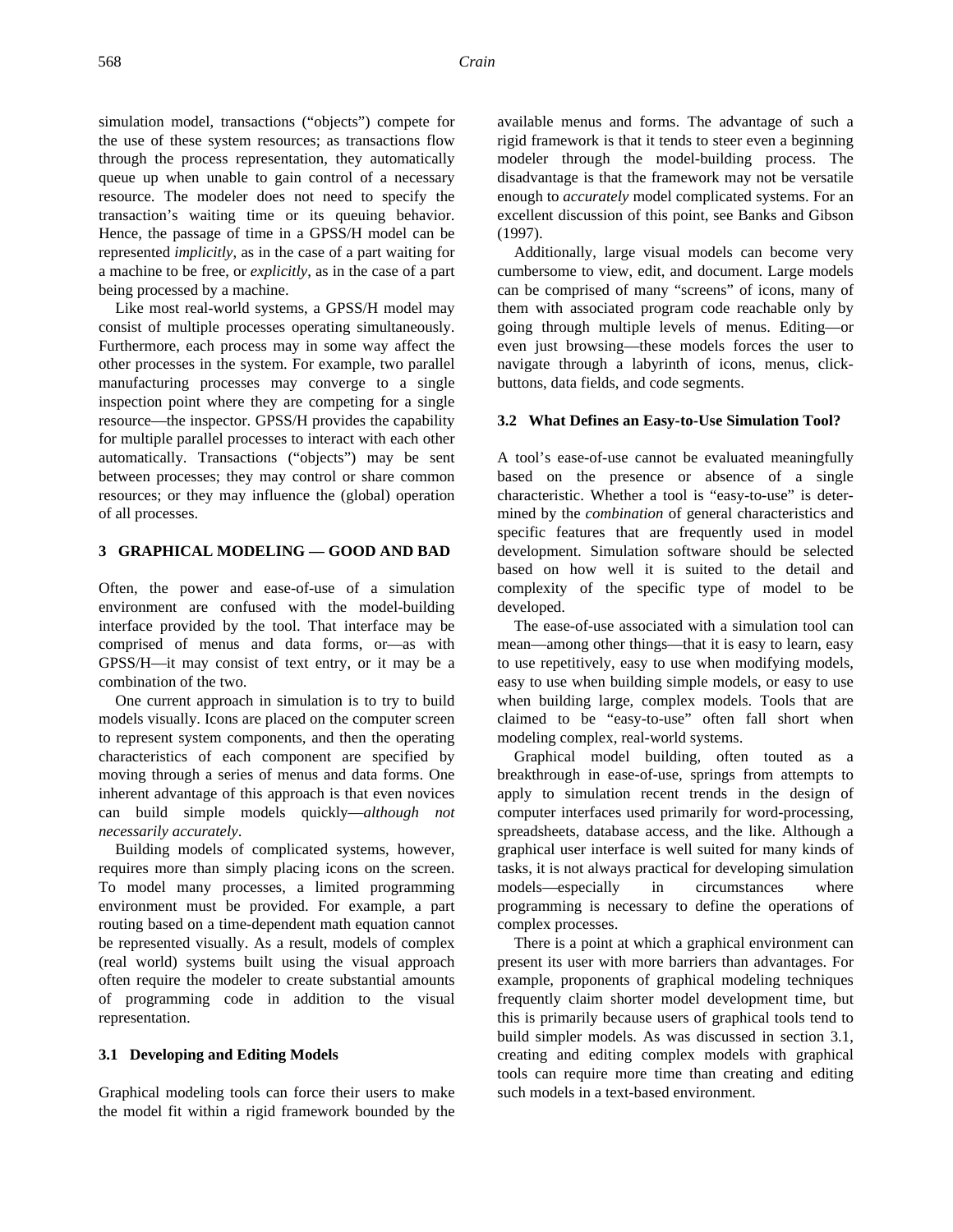### **4 IMPORTANT FEATURES OF GPSS/H**

Several unique characteristics make Wolverine's GPSS/H an excellent choice for a general simulation environment. A key feature of GPSS/H is the *conceptual flexibility* to model a wide range of different types of systems: any system that can be described as a process flow, with objects and resources acting upon each other, can be modeled. This may include people on a mass transit system, tasks in an office environment, or data flow within a computer network.

*Definition flexibility* is also provided within the language: complex math formulas, expressions, and constants can be used virtually anywhere in the model. To promote model readability, elements and entities may be specified by names instead of numbers.

Basic simulation output data, such as queuing and service statistics, are *automatically* provided without any programming, which greatly aids incremental model development.

GPSS/H is available for PCs and SUN SPARC workstations. On the PC, GPSS/H Professional runs as a true 32-bit application under Windows 3.x, Windows 95, Windows NT, OS/2, or even plain DOS, providing tremendous speed as well as model size that is limited only by the computer's available memory. Running under Windows, OS/2, and Unix, GPSS/H uses virtual memory, which allows model size to exceed the amount of physical memory (RAM) installed in the machine.

#### **4.1 GPSS/H File and Screen I/O**

The file and screen I/O built into GPSS/H provide a variety of ways to get data into a model and to produce custom output. GPSS/H can read directly from the keyboard or from text files, and it can write directly to the screen or to text files. The GETLIST statement and the BGETLIST block read integer, character, and double-precision floating-point data. Input data files are free-format (values on each line are simply separated by blanks), and special actions may be specified for error and end-of-file conditions.

Customized output is generated using the PUTPIC statement and the BPUTPIC block. These use a very intuitive "picture" type of format specification, which follows the "what you see is what you get" convention. Special provisions are included to allow easily formatted tabular output. Character strings can also be manipulated using built-in capabilities.

#### **4.2 Scripting Language for Experiment Control**

The results produced by a single run of a simulation model can only provide single estimates of random variables that may be subject to wide variations. Careful experimental design, using multiple runs, is *essential* to accurately predict the behavior of the model outputs*.* GPSS/H provides the tools to build a complete experimental framework.

A complete *scripting language* is available to construct experiments and control model execution. Experiments can be automated with DO loops and IF-THEN-ELSE structures. Statistics collection may be totally or selectively reset, and/or data values assigned, both during a model run and before or after each run in a series of runs. The experimental specifications and parameters, like any other model data, can be read in from a data file or from the keyboard if desired.

#### **4.3 Statistically Robust Random-Number Streams**

The need to provide multiple *independent* streams of random numbers for use in different parts of the model (or in the same parts for different runs) is very important, particularly after a model is largely complete and the modeler is concentrating on validation and the running of experiments. The *indexed Lehmer* random number generator provided in GPSS/H was designed and implemented specifically to provide exceptionally simple, straightforward control of the random number streams used in a model. Modelers can easily specify any number of streams and guarantee that they will be independent (that they will not be autocorrelated due to overlap). GPSS/H also *automatically* detects any accidental overlap, providing an extra measure of protection to users.

### **4.4 Validation and Debugging**

The GPSS/H Interactive Debugger conveniently provides for rapid model development and verification. Simple debugger commands are used to control a model's execution and to examine its status. Functions are provided to "step" through the model, to set breakpoints and traps that interrupt model execution based on multiple criteria, and to return to a previously saved state of the model. Almost all data values can be examined, including local data, global data, transaction attributes, entity statistics, and array data values.

- The debugger provides a "windowing" mode that displays source code, model status, and interactive user input as the model runs.
- A modeler can interrupt a long-running model at any time and use the debugging features to make sure that everything is running correctly before resuming execution.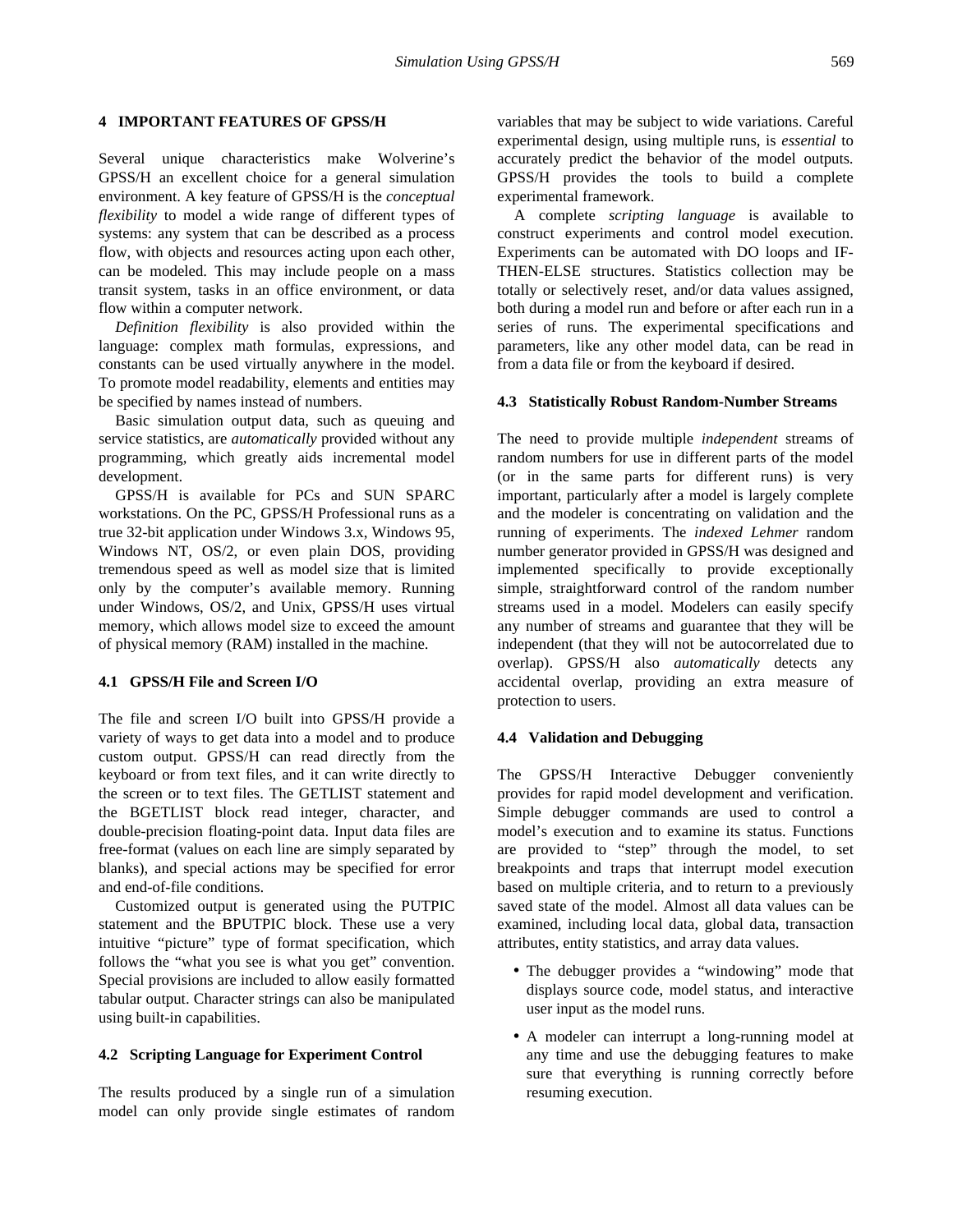• The GPSS/H debugger has almost no effect on execution speed. Because of this, many modelers use the debugger as their everyday run-time environment for GPSS/H.

## **5 FEATURES OF GPSS/H RELEASE 3**

GPSS/H is continually improving and evolving. Numerous enhancements, under development as of this writing, will be discussed in the tutorial session. Persons unable to attend may obtain the latest information by contacting Wolverine Software Corporation.

Some of the more significant additions to the widelyused GPSS/H Professional version have been:

• The BLET Block and the LET Statement can be used to assign a value to *any* GPSS/H data item. Unless you need the rarely used range-type assignments, *there is no longer any reason to use* the ASSIGN, SAVEVALUE, and MSAVEVALUE Blocks*.* The BLET Block provides a single, straightforward syntax for assigning values to all GPSS/H data items. For example, using BLET to assign a value of 1 to the Transaction parameter named ALEX is quite intuitive:

BLET PF(ALEX)=1

Using indirect addressing, such as assigning a value to the Parameter specified by the number given in PF(ALEX), is similarly intuitive, yet is not likely to be written by accident:

BLET PF(PF(ALEX))=1

- GPSS/H supports convenient built-in randomvariate generators for 26 statistical distributions.
- GPSS/H Professional is bundled with ExpertFit™, the highly-regarded distribution-fitting software from Averill M. Law and Associates.
- GPSS/H Professional supports user-written external routines in both C and FORTRAN. Although it is rarely necessary to go "outside" GPSS/H when developing a model, it can be helpful in special situations. For example, it might be desirable to use scheduling software from the real system as a component of the simulation model. Similarly, a modeler might want to use pre-existing computational code, or need to write extremely complex computational routines that can become somewhat cumbersome as GPSS/H Blocks. Other special situations might involve the need to interface with non-ASCII data files, or to develop a specialized user-interface.
- CHECKPOINT and RESTORE statements allow a model to save its state at a predetermined point during execution, then make repeated runs using that state as the starting point. In many cases, CHECKPOINT and RESTORE can be much easier to use than the traditional READ and SAVE statements.
- The SYSCALL statement and the BSYSCALL Block, which take an operating system command line as an operand, allow a running GPSS/H model to *shell out* to the operating system to perform the specified command. SYSCALL and BSYSCALL are especially useful when using existing programs to perform data analysis during model execution or between simulation runs. The models can communicate with the external programs through data files. The ability to shell out to the host operating system has also been implemented in the GPSS/H Interactive Debugger. In order to use this feature, one merely types a "\$" followed by the operating system command at the debugger command line prompt.
- The operations that can be performed on Transactions in a User Chain were extended. The SCANUCH and ALTERUCH Blocks allow examining and changing the Parameters of such Transactions without having to UNLINK and reLINK them. They operate on User Chains in exactly the same way as SCAN and ALTER operate on Groups.
- Floating-point Parameters can be examined and/or modified during operations on both User Chains and Groups.

#### **6 BUILDING A SIMULATOR USING GPSS/H**

Earlier in this paper, the capabilities of visual-based modeling tools were contrasted with those of languages. Regardless of which approach is used, the modeler must still build from scratch a model that represents the physical system of interest. Modeling complex systems *correctly* requires intimate knowledge of *both* the simulation software and the system under study. (Schriber and Brunner 1995) However, not everyone who can benefit from using simulation has the time or the training necessary to build simulation models.

As a result, a third type of modeling-tool, the *specialpurpose simulator*, has emerged as a way of providing simulation capabilities to users with little or no modeling experience. Special-purpose simulators are most commonly developed under circumstances where: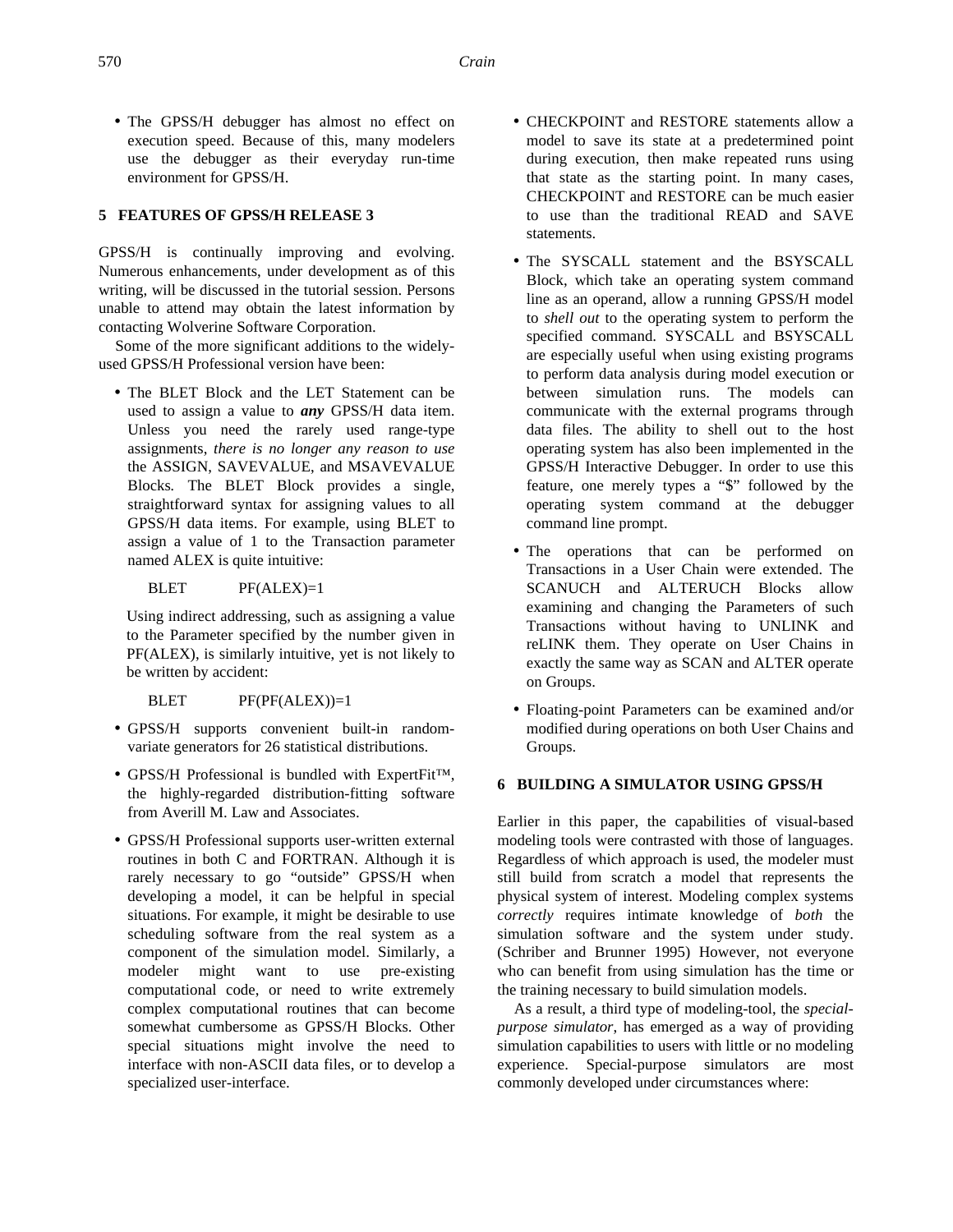- a single model development effort can benefit multiple users
- modeling expertise can only be obtained from indirect sources such as internal or external consultants

In these cases, it makes sense to have an experienced simulationist develop the model, freeing the end-user from learning modeling and simulation-software skills.

The special-purpose simulator is thus a custom-built analysis tool designed by an experienced simulationmodel builder. At its heart is a data-driven model of a specific system or set of similar systems. The simulator provides its user with a method to easily modify model parameters, define experiments, run tests, and get results. A simulator is usually comprised of a data-entry front end, a simulation engine, and an output browser. The simulation engine runs a parameterized model which accepts user-specified data at execution time. Combining these tools brings the power of simulation analysis into the hands of the non-simulationist.

### **6.1 Data-Entry Front End**

The front end is the means by which the user of a special-purpose simulator modifies the run parameters without changing the underlying model. This may take several forms, the most basic and rarely used of which involves manually editing a text file. In another approach, the model itself prompts the user for input from the keyboard as the model executes. Still other designs require modifying data by using an external spreadsheet or database program. No matter which approach is used, the purpose of the front end is to conveniently produce a data file which can be used by the simulation model as it executes.

A more advanced approach integrates a customized front-end data-entry program, a simulation engine, and an output browser under a single outer *shell* (Figure 1). Typically created using a general-purpose programming language or a tool such as Visual Basic, the shell may be menu-driven. Data-entry "windows" and dialog boxes guide the user through the process of specifying parameters, running the model, and viewing the output. The shell may also provide built-in help facilities and data "range-checking" (*e.g.,* verifying that all operation times are non-negative before executing).

## **6.2 Simulation Model**

The most important component of the special-purpose simulator is the underlying model. Since the end user is generally prevented from modifying the model, this component determines the maximum flexibility offered by the simulator. It must be generic enough to accept a broad range of inputs, and it must be updated periodically to insure that the model remains valid.



Figure 1: Components of a Special Purpose Simulator

A static simulation model can be produced and its design frozen when the simulator is initially created, or model code can be generated "on-the-fly" every time that the model parameters are modified by a user. In either case, user input is not limited to operatingparameter values — a user can also alter logic embedded deeply within the model. For example, based on a userspecified value, the model could select one of three different order-picking algorithms that have been precoded into the model.

### **6.3 Simulation Engine**

The simulation engine runs the model and generates output. There are several features to look for when selecting the engine.

Most importantly, the language used for the engine must be flexible enough to handle the demands that a generalized model places on the software. Flexibility is crucial in the areas of file input, file output, and control logic within the model. Execution speed is also a primary concern. The faster a model executes, the better—time executing a model is often down-time for the user. GPSS/H's speed and built-in flexibility make it the ideal simulation engine for a special-purpose simulator.

An excellent example of the use of GPSS/H as a simulation engine is given in Coughlan and Nolan (1995).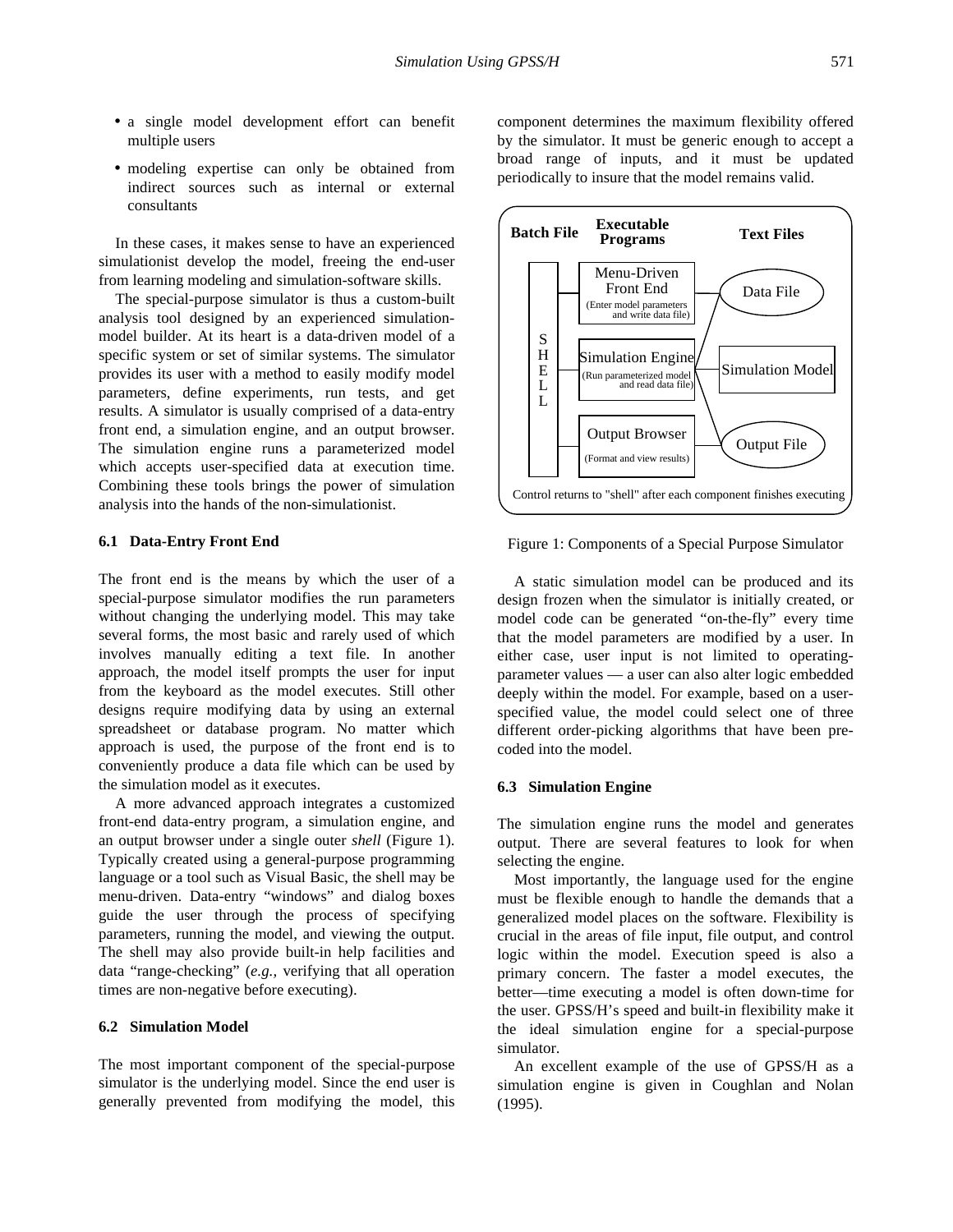### **6.4 Output Browser**

The output browser displays the data generated by the model in an easy-to-understand form. If the simulator's user has limited experience in simulation modeling, the standard-style statistical reports provided by the engine may be difficult to decipher. Custom-formatted output, including summary statistics, should *always* be used to present simulator results.

Statistical analysis of the output can be performed directly by the shell program, by a spreadsheet or similar program, or by a specialized statistical software product. For *special-purpose simulators* running under Microsoft Windows, SIMSTAT, from *MC2 Analysis Systems,* reads and analyzes standard output data generated by GPSS/H.

Animation is yet another form of simulation output. Animating a generalized model can sometimes present obstacles. Accounting for variations in resource numbers and capacities, flow and routing-patterns, and physical layout dimensions makes animating a generic model more difficult than animating a specific model. However, a basic animation helps confirm model validity to the non-simulationist. High quality animations can be generated by coupling a GPSS/H model with Proof Animation™, a general-purpose animation tool.

## **6.5 Run-Time Versions Provide an Economical Simulation Engine**

A simulator is generally developed for a single application, where it is intended to be used by many people. However, each user must have a copy of the simulation software in order to execute the model. For a simulator used by dozens or even hundreds of users, the cost of the simulation software may render a project too expensive. Wolverine's Run-time GPSS/H offers a solution to this problem.

Run-time GPSS/H is identical to Wolverine's 32-bit GPSS/H Professional, except that it can only run models which previously have been specially compiled with the regular Professional version. The run-time version allows economical distribution of high-performance GPSS/H-based simulators.

Security is another important feature provided by the run-time version. Since only *pre-compiled* models can be run, the end user cannot view or edit the model "source" code. The user has access only to the data files used by the front-end and the output browser; hence, confidential models can be safely distributed. *Even further security* can be obtained by producing special "project-specific" pre-compiled models that can only be run by a specially designated group of users.

#### **SUMMARY**

GPSS/H has a strong history of success in both commercial and academic environments. The product continues to evolve in functionality and to grow in use. Although GPSS/H uses a more traditional text-based model definition, it continues to forge a reputation for the robustness, modeling flexibility, ease-of-use and very high performance that experienced modelers demand for their projects.

## **REFERENCES**

- Banks, J. 1991. Selecting simulation software. In *Proceedings of the 1991 Winter Simulation Conference,* ed. B.L. Nelson, W.D. Kelton, and G.M. Clark, 15-20. Piscataway, New Jersey: Institute of Electrical and Electronics Engineers.
- Banks, J, J.S. Carson II, and J.N. Sy. 1996. *Getting started with GPSS/H.* 2d ed. Annandale, Virginia: Wolverine Software Corporation.
- Banks, J. and R. Gibson. 1997. Simulation modeling: some programming required. *IIE Solutions* February 1997: 26-31.
- Coughlan, K.L., and Paul J. Nolan. 1995. Developing special purpose simulators under Microsoft Windows. In *Proceedings of the 1995 Winter Simulation Conference,* ed. C. Alexopoulos, K. Kang, W.R. Lilegdon, and D. Goldsman, 969-976. Piscataway, New Jersey: Institute of Electrical and Electronics Engineers.
- Henriksen, J.O., and R.C. Crain. 1998. *GPSS/H reference manual.* 4th ed. Annandale, Virginia: Wolverine Software Corporation.
- Law, A.M., and W.D. Kelton. 1982. *Simulation modeling and analysis*. New York: McGraw-Hill Book Company.
- Schriber, T.J. 1991. *An introduction to simulation using GPSS/H.* New York: John Wiley & Sons.
- Schriber, T.J., and D.T. Brunner 1995. Inside simulation software: how it works and why it matters. In *Proceedings of the 1994 Winter Simulation Conference,* ed. J.D. Tew, S. Manivannan, D.A. Sadowski, and A.F. Seila, 45-54. Piscataway, New Jersey: Institute of Electrical and Electronics Engineers.
- Smith, D.S., D.T. Brunner, and R.C. Crain. 1992. Building a simulator with GPSS/H. In *Proceedings of the 1992 Winter Simulation Conference*, ed. J.J. Swain, D. Goldsman, R.C. Crain, and J.R. Wilson. 357-360. Piscataway, New Jersey: Institute of Electrical and Electronics Engineers.